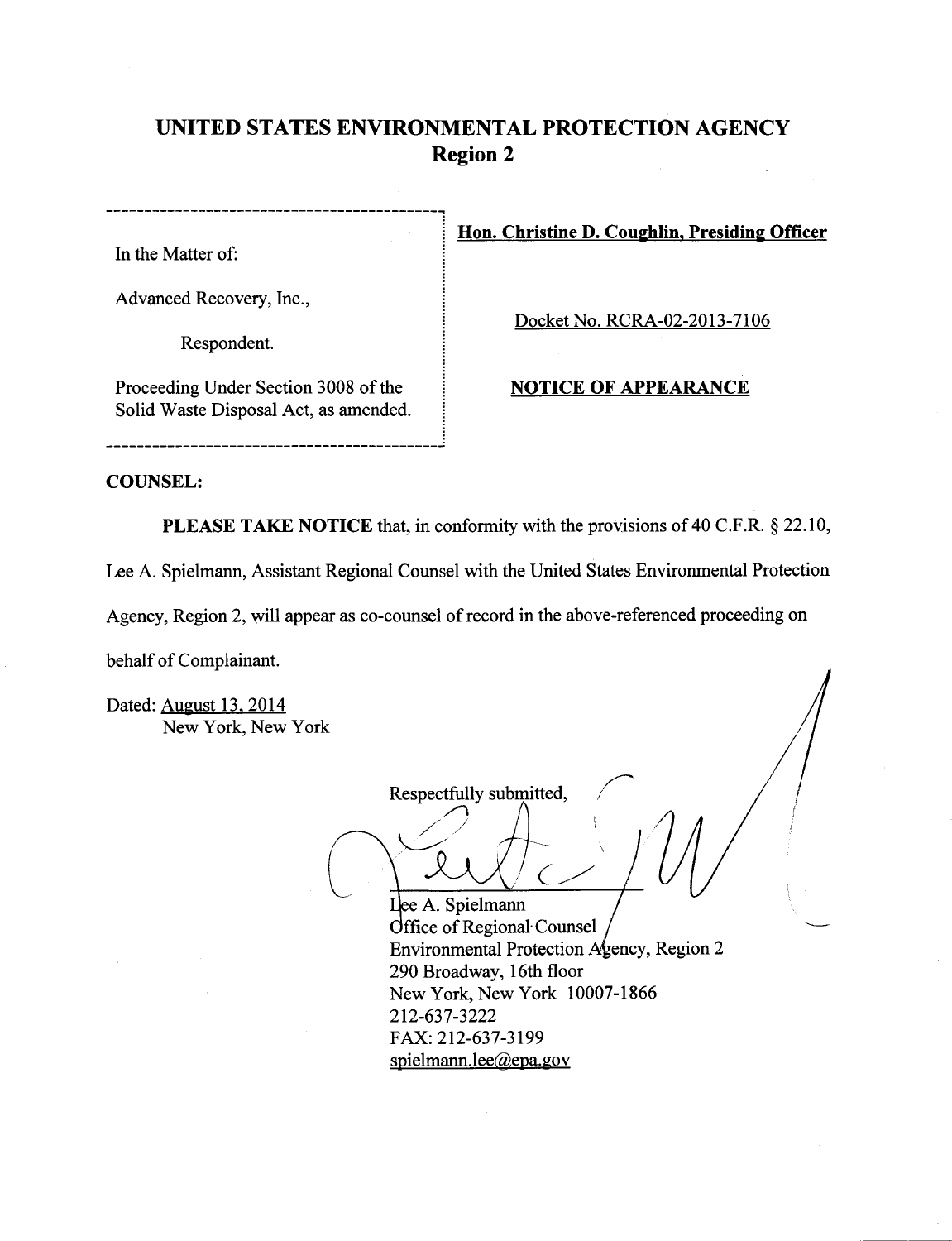# TO:

Sybil Anderson, Headquarters Hearing Clerk United States Environmental Protection Agency Office of Administrative Law Judges 1200 Pennsylvania Avenue, N.W. Mail Code 1900R Washington, DC 20460 oaljfiling@epa.gov

The Honorable Christine D. Coughlin Administrative Law Judge Office of Administrative Law Judges United States Environmental Protection Agency 1200 Pennsylvania Avenue, N.W. Mail Code 1900R Washington, DC 20460 oaljfiling@epa.gov

Kirk 0. Orseck, Esq. Orseck Law Offices PLLC 1924 State Route 52 P.O. Box469 Liberty, New York 12754 orsecklaw@yahoo.com